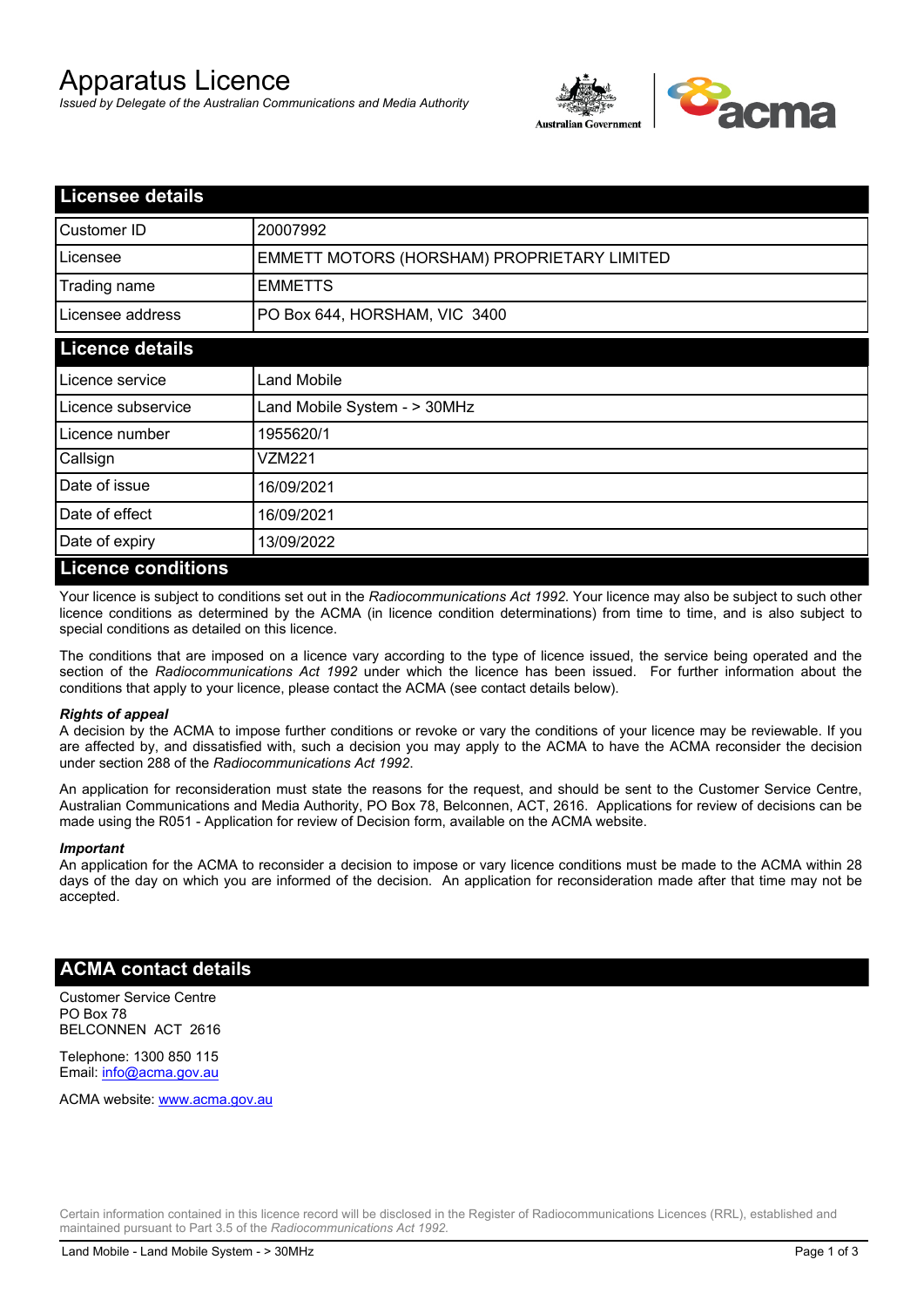# **Advisory Notes applying to licence no.: 1955620/1**

Conditions applicable to the operation of Land Mobile System station(s) authorised under this licence can be found in the Radiocommunications Licence Conditions (Apparatus Licence) Determination and the Radiocommunications Licence Conditions (Land Mobile Licence) Determination. Copies of these determinations are available from the ACMA and from the ACMA home page (www.acma.gov.au).